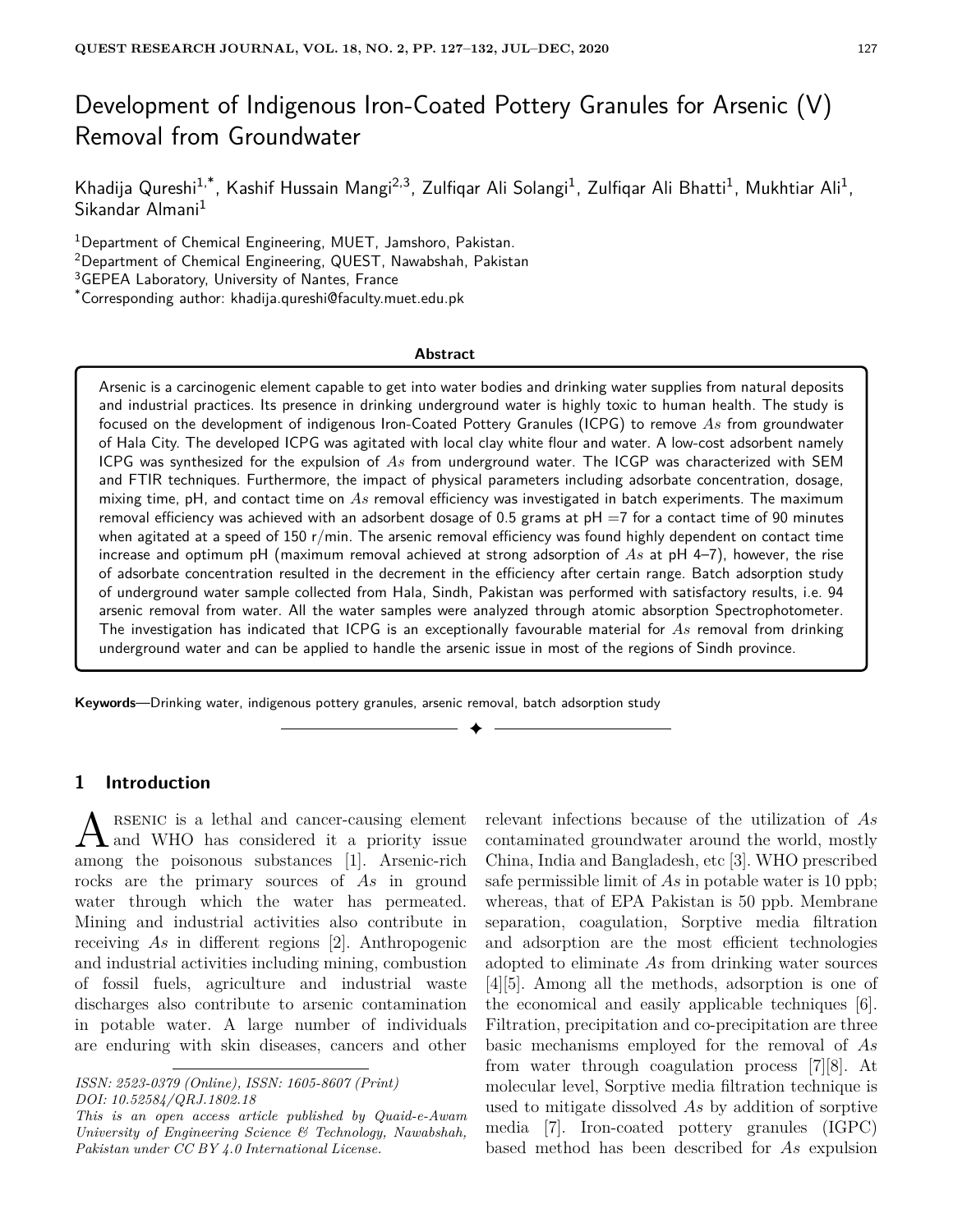

Fig. 1: Methodological steps for ICGP development

from potable water [9][10]. The main objectives of this study are: (a) to develop and synthesize ironcoated pottery granules through indigenous sand, (b) cCharacterization of ICPG by SEM and FTIR techniques, (c) to acknowledge the effect of adsorbent dosage, pH, contact time and initial adsorbate conc. on *As* expulsion efficiency.

## **2 Material & Methods**

# **2.1 Synthesis of Iron-Coated Pottery Granules**

All analytical grade chemicals glassware were cleaned and soaked in 10% HCl, and properly washed with de-ionized water. Arsenite solution (100 ppm) was prepared by dissolving potassium arsenate monobasic  $(AsH<sub>2</sub>KO<sub>4</sub>)$  in distilled water, and one drop of nitric acid (*HNO*3) was used for preservation of synthesized solution. The detailed development processes of ICGP is described in Figure 1, where important stages are involved in the synthesis of ICPG media: (1) firstly, pottery granules were produced by the adequate mixture of local clay (kaolinite, 97% pure), white flour (carbon source material) and water and heated in an oven first at 110℃ and then further to 500℃ for 3 hours,  $(2)$  synthesis of zero-valent iron was accomplished by mixing iron chloride hexahydrate solution with sodium borohydride solution resulting black solid particles, which were then washed with ethanol, dried and attached to pottery granules (3:7) with continuous stirring. Iron powder and granules were mixed for 20 minutes and put into an aluminum sheet, and (3) iron-coated pottery granules were heated again, first at  $80^{\circ}$ C and then at  $500^{\circ}$ C for 1 hour. Granules were observed to be strengthened by this re-firing process.

#### **2.2 Characterization**

The iron-coated pottery granule (ICPG) was characterized by different analytical instruments. Scanning electron microscope (JEOL, JSM-6380LV, USA) measured surface morphology of the adsorbent where surface characteristics of the material with an accelerated voltage of 5 kV and 1*,* 000× magnification. To determine different functional groups of ICPG, FTIR spectrometer was utilized. The FTIR spectra were noted in the wavelength range of 4000-500 *cm*−<sup>1</sup> . Atomic Absorption Spectroscopy (AAnalyst700, PerkinElmer, USA) was utilized for the determination of arsenic [*As* (V)] in the solution. China clay (DRK-7) was used as a basic constitute for the synthesis of the adsorbent. FTIR (PerkinElmer, USA) technique was also utilized to deduce internal bindings of *As* by the adsorbent.

#### **2.3 Batch Adsorption Experiments**

The adsorption features of arsenic onto ICPG were considered under equilibrium and dynamic conditions. All the batch experiments were conducted in a 100 ml flask to examine the *As* removal efficiency of ICPG media while considering the wide ranges of each physical parameter's adsorbent dosage (0.25 to 1.5  $grams/50ml)$ ,  $pH(2-10)$ , contact time  $(0.5 \text{ to } 02 \text{ hours})$ , and mixing speed of 150 r/min at a regulated room temperature of  $24^{\circ}C \pm 2^{\circ}C$  [11].

Each sample was further processed to gravity filtration process by using normal lab filters and then the residual concentration of *As* for all samples were analyzed using atomic absorption spectrometer.

## **3 Results**

This section presents the results of this study.

## **3.1 Scanning Electron Microscope (SEM)**

The SEM test of ICPG, i.e., unused iron coated pottery granules (before adsorption) was carried at a magnification of  $250 \times$  and  $100 \times$  (Figure 2a) in order to relate with exhausted ICPG adsorption (by *AS*) at a magnification of  $250 \times$  and  $100 \times$  (Figure 2b).

Figure 2a and Figure 2b relate the surface structures of unused ICPG (before the arsenic test) with exhausted ICPG (after arsenic test) at a magnification of  $250\times$ and  $100\times$  respectively. Figure 2a represents that a rough surface has been build up for *As* adsorption by the iron and clay substrate on ICPG surfaces. The smooth surface structure appears to some extent due to extensive flow by contact during arsenic adsorption (Figure 2b). Arsenic adsorption takes place at the surface media, apparently including inner surface areas of the media pores.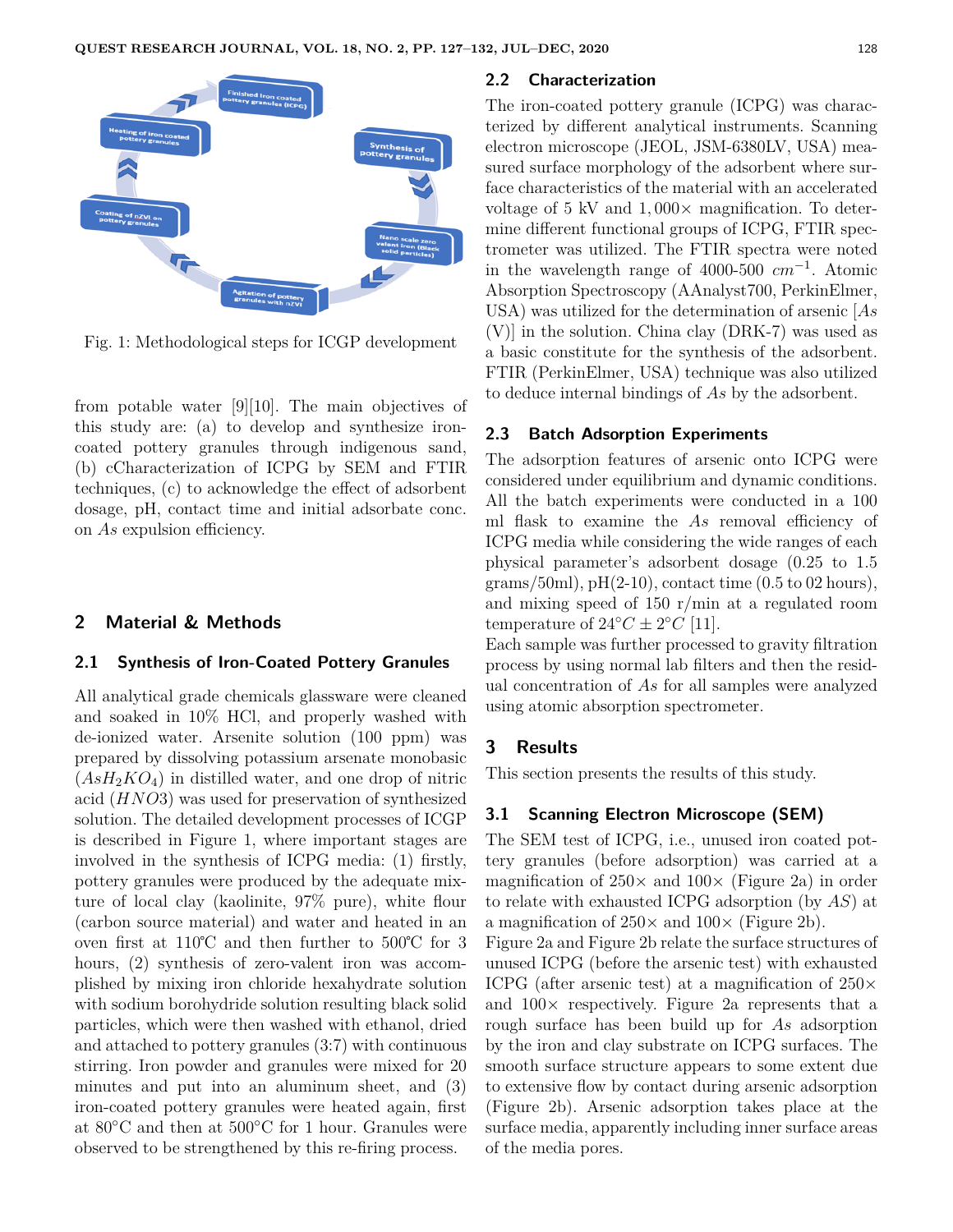



(b)

Fig. 2: SEM of ICPG (a) before and (b) after adsorption of *As*

# **3.2 Fourier-Transform Infrared Spectroscopy (FTIR)**

In order to analyze different functional groups of *As* (before and after) adsorption, the FTIR bands of ICPG was measured (Figure 3a and Figure 3b). The existence of band at 3414.58 *cm*−<sup>1</sup> is because of bonded OH groups, which specifies the occurrence of water crystallization. The band at 2882.01 *cm*<sup>−</sup><sup>1</sup> is the result of amide group, but after adsorption, it is shifted to 2994.19 *cm*<sup>−</sup><sup>1</sup> by means of little broadening. The band at 1612.42  $cm^{-1}$  is because of the presence of  $C = O$ stretching groups available information [12].

## **3.3 Batch adsorption studies**

## 3.3.1 Effect of Adsorbent Dose

Adsorbent dosage has a significant effect on arsenic removal. Weights of adsorbent were varied from (0.1 to 1.0 g/50ml). Each flask of different dose in 50 ml solution with 50 ppb initial concentration adjusted to required pH7 was shaken in agitator (MIDGET STIRRER, MZ-800H) with 150 rpm at  $25^{\circ}C \pm 1^{\circ}$ for required incubation time (90 min). The results



Fig. 3a: FTIR spectra of ICPG before adsorption



Fig. 3b: FTIR spectra of ICPG After adsorption



Fig. 4: Effect of adsorbent dose on arsenic removal efficiency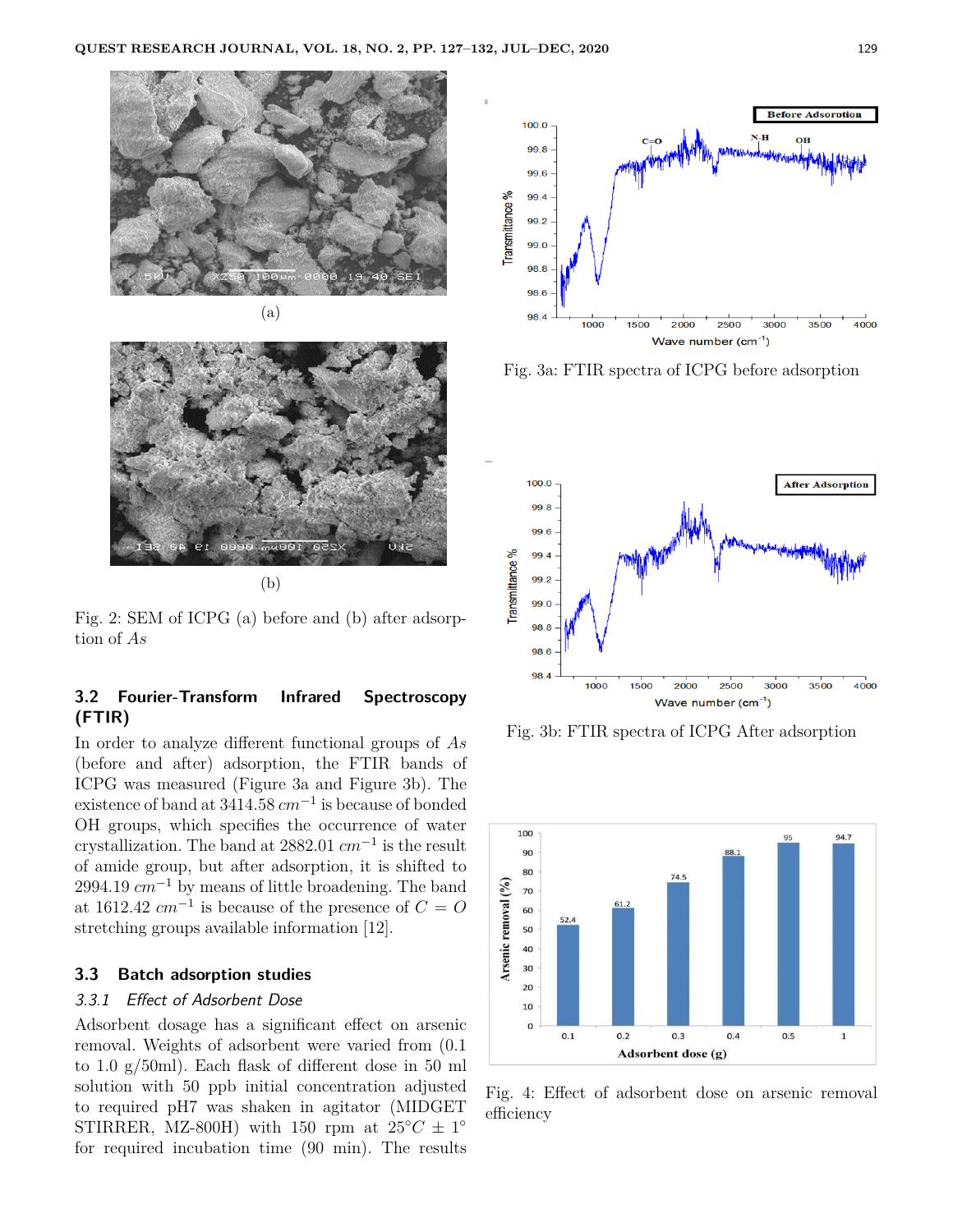

Fig. 5: Effect of contact time on the adsorption of *As*

revealed that maximum adsorption of *As* by ICPG was 95% with 0.5g/50ml of the adsorbent as shown in Figure 4. It could be seen in Figure 4 that *As* expulsion efficiency significantly increased with the addition of adsorbent dosage. The change in dose from 0.1 to 0.5 g/50ml brought about an increment from 52.4 to 95% in adsorption of *As*. This might be because of the more availability of the interchangeable sites at elevated concentrations of the adsorbent [13][14]. No substantial growth in *As* expulsion efficiency was seen on further addition of adsorbent dosages from 0.5g onwards.

#### 3.3.2 Effect of Contact Time

The impact of contact time on arsenic expulsion efficiency was calculated in the range of 30 min to 120 min at pH=7 and adsorbent dose of 0.5 grams. A weighed amount of ICPG was utilized in 50 ppb arsenic and agitated in a shaker at 150 r/min at varied time intervals of 30, 60, 90 and 120 mints. It was found that *As* adsorption attained a maximum value (i.e. 94.5%) after 90 min, after which no considerable variation was detected. The fast adsorption rate at early stage is due to greater presence of active binding sites on the adsorbent surface 15. Therefore, a 90 minutes contact time for ICPG was satisfactory to attain equilibrium.

#### 3.3.3 Effect of pH

To observe the impact of pH on arsenic removal efficiency, the adsorption behaviour of the ICPG was assessed in various arrangements of analyses at varying pH of 2, 4, 6, 7, 8 and 10. It was observed that *As* adsorption is good in limits between 4.0- 7.0 and maximum at  $pH=7.0$  (92.7%), and it was considered an ideal pH state for more experimentation [16]. The arsenic removal efficiency was seen to be decreasing sharply at higher pH range, i.e. at pH=8.0



Fig. 6: Effect of pH on Arsenic removal efficiency

and pH=10.0. The reduction in Arsenic removal with increasing pH might be because (i) a huge quantity of hydroxyl ions in water try to compete for active sites alkaline pH, or (ii) the above-achieved pH demonstrates a decent concurrence with zero-point surface charge [17].

# 3.3.4 Effect of Initial Arsenic (Adsorbate) Concentration

The adsorption behaviour of *As* was analyzed in *As* concentration limit of 25-100 ppb at pH=7.0. Essentially, the removal percentage of *As* on ICPG adsorbent was first enhanced with increasing the initial amount of *As* attaining the optimal level of 95.0% at 50 ppb *As* concentration. From there, the level of evacuation demonstrated a little decline as shown in Figure 7.

# **3.4 Study on Real Water Sample (Hala City) for** *As* **Expulsion**

For the purpose of evaluating the arsenic removal results of the real sample, real sample water (groundwater) was collected from Hala city, Sindh, Pakistan and its arsenic contamination was tested and found to be 200 ppb. After the atomic absorption spectrometer test, the result revealed that *As* removal is 94% by employing optimized parameters found in the current study.

# **3.5 Comparison With the Literature**

The results obtained in the presented study are also compared with other studies in the literature (Figure 8). While the operating parameters and the type of adsorbent are different in other studies, but the removal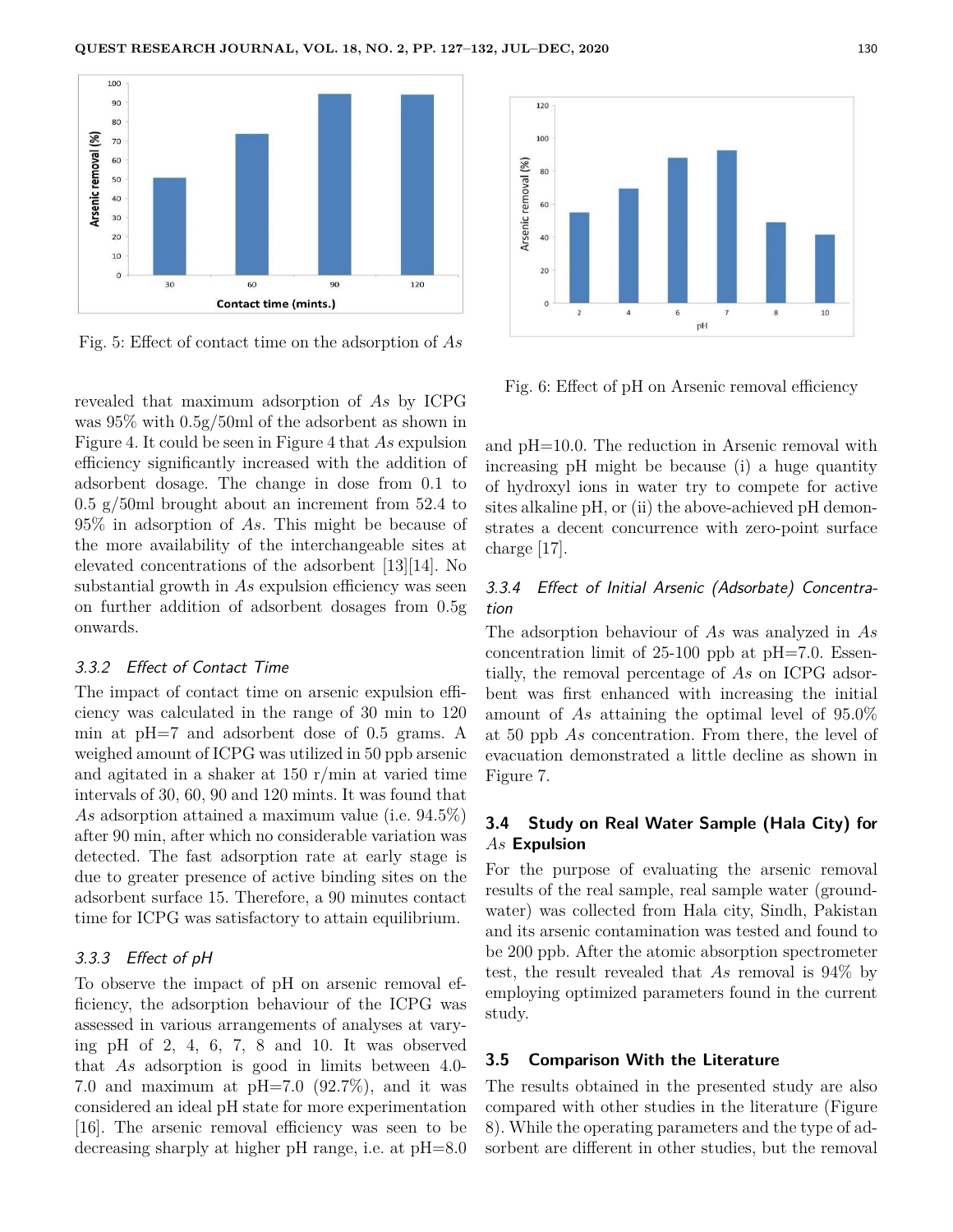

Fig. 7: Effect of initial arsenic concentration on *As* adsorption by ICPG



Fig. 8: Comparison of current study with the studies presented in literature

efficiency of adsorbent developed in our study is highly efficient compared to others.

#### **4 Conclusions & Recommendations**

Iron coated pottery granule has been observed as an effective adsorbent for *As* removal from drinking water. There are several benefits of ICPG media such as the cost-effective process makes ICPG media a great competent adsorbent for removing *As* at ordinary pH, and its arsenic adsorption competency utilizing  $F(0)$ coated on the sample. The qualitative results from SEM and FTIR assured the *As* adsorption. Batch adsorption experiments showed that the maximum *As* removal percentage was 95% under ideal conditions of adsorbent dosage: 0.5 grams/50ml, pH=7 of the solution, agitation time=90 mints and agitation speed  $= 150$  r/min. From this research, it is evidently concluded that ICPG sample can be appropriately used for *As* expulsion from portable water.

This work can be extended by using ICPG as an adsorbent for the expulsion of arsenic and other contaminated minerals from groundwater, and similarly in the removal of heavy metal ions from wastewater. Column studies can also be carried out to determine the efficiency of the adsorbent for commercial and industrial purposes. By keeping in view the current scenario of arsenic-contaminated water problems around the globe, the usage of this adsorbent is not up to that mark. Therefore, more studies and exploration of this adsorbent are needed. By removing other contaminants from potable water, in this way, the scope of this adsorbent can be extended.

## **References**

- [1] S. L. Lo, H. Te Jeng, and C. H. Lai, "Characteristics and adsorption properties of iron-coated sand," Water Sci. Technol., vol. 35, no. 7, pp. 63–70, 1997.
- [2] J. C. Ng, J. Wang, and A. Shraim, "A global health problem caused by arsenic from natural sources," Chemosphere, vol. 52, no. 9, pp. 1353–1359, 2003.
- [3] A. L. Lindberg et al., "Arsenic exposure in Hungary, Romania and Slovakia," J. Environ. Monit., vol. 8, no. 1, pp. 203–208, 2006.
- [4] R. C. Cheng, S. Liang, H. C. Wang, and M. D. Beuhler, "Enhanced coagulation for arsenic removal," J. / Am. Water Work. Assoc., vol. 86, no. 9, pp. 79–90, 1994.
- [5] D. Mohan and C. U. Pittman, "Arsenic removal from water/wastewater using adsorbents-A critical review," J. Hazard. Mater., vol. 142, no. 1–2, pp. 1–53, 2007.
- [6] W. S. Wan Ngah, L. C. Teong, and M. A. K. M. Hanafiah, "Adsorption of dyes and heavy metal ions by chitosan composites: A review," Carbohydr. Polym., vol. 83, no. 4, pp. 1446–1456, 2011.
- [7] H. Luan, B. Teychene, and H. Huang, "Efficient removal of As(III) by Cu nanoparticles intercalated in carbon nanotube membranes for drinking water treatment," Chem. Eng. J., vol. 355, no. August 2018, pp. 341–350, 2019.
- [8] J. F. A. Silva, N. S. Graça, A. M. Ribeiro, and A. E. Rodrigues, "Electrocoagulation process for the removal of co-existent fluoride, arsenic and iron from contaminated drinking water," Sep. Purif. Technol., vol. 197, no. September 2017, pp. 237–243, 2018.
- [9] V. L. Dhadge, C. R. Medhi, M. Changmai, and M. K. Purkait, "House hold unit for the treatment of fluoride, iron, arsenic and microorganism contaminated drinking water," Chemosphere, vol. 199, pp. 728–736, 2018.
- [10] Z. Wang, X. Shen, M. Jing, and C. Li, "Enhanced arsenic removal from drinking water by FeOOH/-Al2O3 granules," J. Alloys Compd., vol. 735, pp. 1620–1628, 2018.
- [11] F. Ahmed, "Arsenic Mitigation Technologies in South and East Asia," East Asia, p. 44, 2006.
- [12] S. Mandal, M. K. Sahu, and R. K. Patel, "Adsorption studies of arsenic(III) removal from water by zirconium polyacrylamide hybrid material (ZrPACM-43)," Water Resour. Ind., vol. 4, pp. 51–67, 2013.